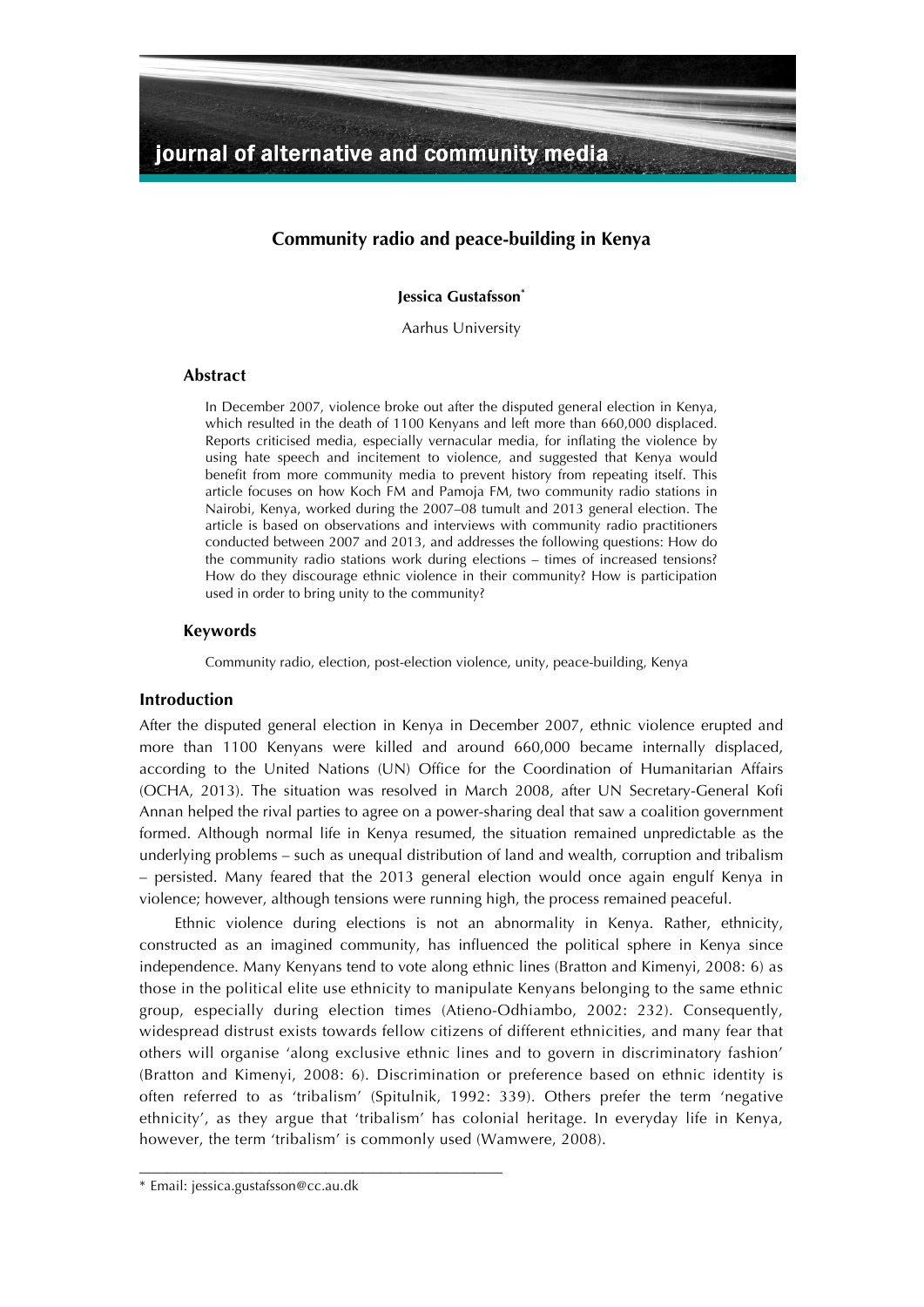Since the inception of multi-party politics in 1991, political violence – state-sponsored or private, often with ethnic undertones – has been common, especially during elections (Lafargue and Katumanga, 2008: 12). Unemployment is high among youth in urban centres in Africa, and the average transition period between school and work in Kenya is five years (Fares and Garcia, 2008: xxviii). Many politicians use the vulnerable situation of the youth and 'employ' them to do their 'dirty work' during elections, which includes everything from dancing and chanting party slogans during campaigns to intimidating opponents and, in some instances, using violence against their rivals (Adar, 2000).

The worst-affected area during the post-election violence (PEV) in 2007–08 was the Rift Valley and the slum areas in Nairobi. Some 60 to 70 per cent of Nairobi's population is estimated to live in slums (APHRC, 2014). Slums like Mathare, Kibera, Kawangware, Korogocho and Kariobangi were all badly affected by riots and violence, which initially were ethnically motivated. In the later phase of the crisis, criminal gangs took advantage of the situation to loot and rape (Lafargue and Katumanga, 2008: 14ff). The experience of the PEV started a discussion about media's role in the conflict, and vernacular radio stations<sup>2</sup> in particular were blamed for reinforcing the turmoil through partisan reporting and airing hate messages and incitements to violence. It was also suggested that Kenya would have benefited from having more community radio stations at the time (Abdi and Dean, 2008).

Since 2006, community radio stations have operated in the slums of Nairobi to counterbalance the negative perception of these areas, but also to promote development by facilitating a platform for community dialogue. Several scholars argue that more research about community media in conflict-resolution and peace-building is needed, as the subject-matter has to date received little academic interest and been subject to little inquiry (Carpentier and Doudaki, 2014; Rodríguez, 2011). This article will therefore focus on the work carried out by two community radio stations, Pamoja FM (Kibera) and Koch FM (Korogocho), in connection with the post-election violence in 2007–08 and the general election in 2013. Due to the close proximity to and influence over the community of community radio stations, it is vital to examine how they work together with the community during elections and other times of heightened tension. This article therefore poses the following questions: How do the community radio stations work during elections – times of increased tensions? How do they discourage ethnic violence in their community? How is participation used in order to bring unity to the community?<sup>3</sup>

#### **Community media**

The notion of community radio stresses that the sender and receiver are part of the same social system – the community. The community is the frame of reference for shared interest and interpretation and the radio communicates and collectivises shared experience (Vatikiotis, 2004). The meaning of community can be conceptualised either in a spatial sense or in terms of identity or shared interests (Downing, 2001). It is therefore inevitable that the concept of community also stresses a distinction between we/they: those who belong and do not belong to the community.

Community radio stations, which are often small and operating on low budgets, are involved in civic education and raising awareness about people's rights, but their obligations are also characterised by the ownership of the people, access by the people, people's participation and their non-commercial and non-state dependence (Alumuku, 2006: 135). In some countries, community media are perceived as the third media type, different from both public service and commercial media (Carpentier and Doudaki, 2014: 416).

The participatory communication model from which community media originate is influenced by the Brazilian pedagogue and scholar Paulo Freire, who contested the distinction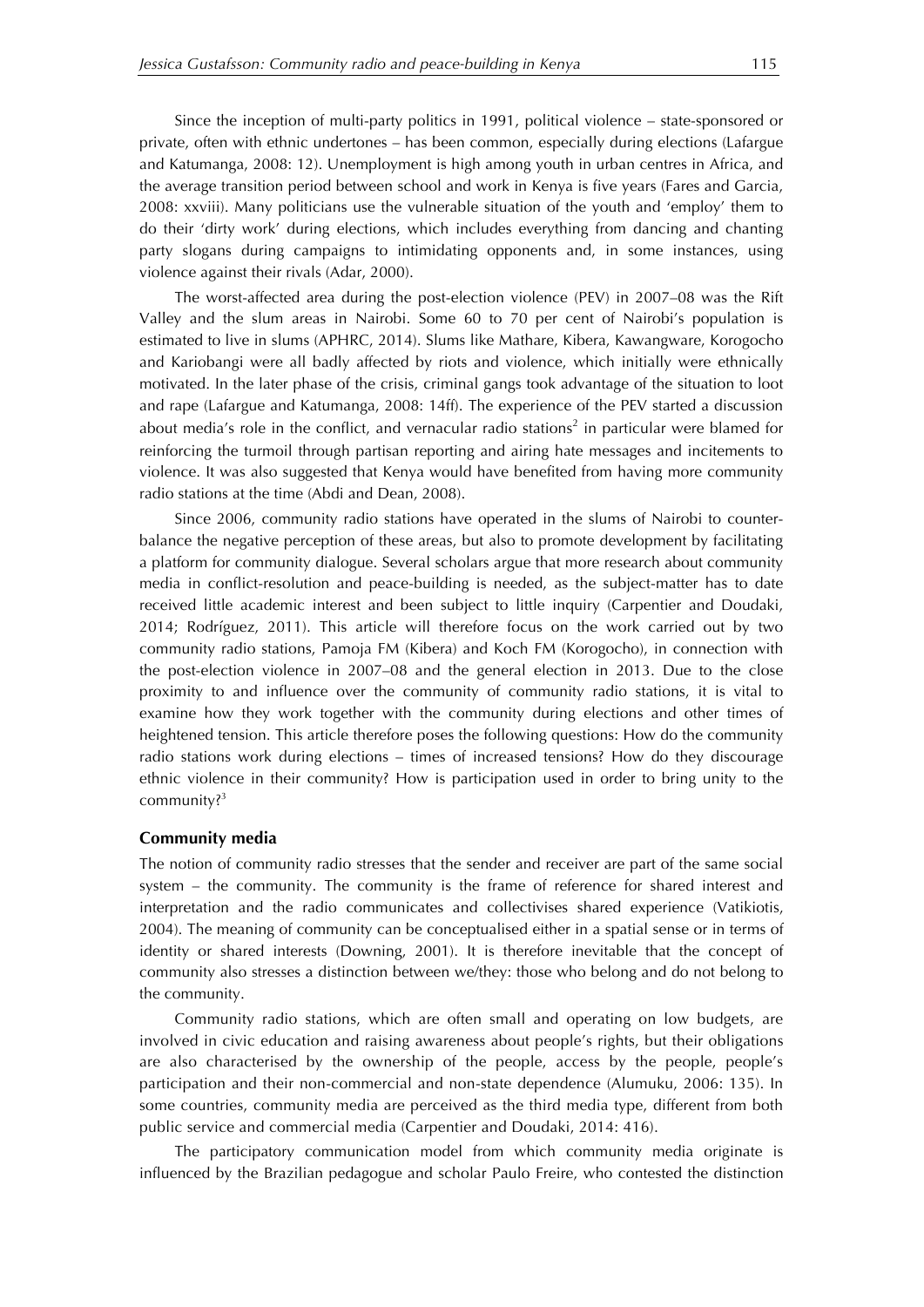between student and teacher, and advocated co-learning based on dialogue, whereby 'people serve as their own examples in the struggle for and conquest of improved life chances' (Huesca, 2008: 182). Participation is therefore a central aspect of community media, as it has the potential to create a sense of belonging to the community, allowing the communication process itself to become an agent for social change and democratisation (Alumuku, 2006; Plansak and Volcic, 2010; Ufuoma, 2012: 198; Vatikiotis, 2004).

It is necessary to distinguish between participation in and through the media (Bailey, Cammaerts and Carpentier, 2008). One way of discussing community participation is thus community members' involvement in the media production and decision-making process. Community media provide people with the opportunity to voice their needs and take control over the distribution of their own ideologies and representations. These types of participation are perceived to allow the individuals to 'be active in one of the many micro-spheres relevant to daily life and put into practice their right to communicate' (Bailey, Cammaerts and Carpentier, 2008: 11). In return, the participation on a micro level is believed to enhance people's macroparticipation – that is, participating in democratic processes in the wider society – by empowering them and offering practice in democratic and civic activities (Bailey, Cammaerts and Carpentier, 2008). In order to ensure community participation, it is common to involve volunteers from within the community (Bosch, 2010: 145), which is also believed to increase the credibility of the radio stations (Myers, 2000: 95).

Participation through the media refers to community members' participation in public debates, and is closely related to the idea of the public sphere (Bailey, Cammaerts and Carpentier, 2008) – for example, radio shows that encourage call-ins (Bosch, 2010: 145). The majority of community radio stations in Africa are not owned by the community itself, but rather by NGOs and churches (Myers, 2000), yet participation is argued to create a sense of community ownership (AMARC, 1998).

#### **Community radio during conflicts**

Due to the negative role played by the media in the Rwandan genocide, several media initiatives have emerged that promote peace and help the reconciliation process in war-torn areas in Africa (Brisset-Foucault, 2011: 205). Community media are often perceived to be vital avenues for peace initiatives, due to their close connection with the community (Brisset-Foucault, 2011: 205; Bonde, 2006: 345), the participatory elements and their cultural sensitivity (Curtis, 2000: 146), and their ability to foster diversity, intercultural dialogue and tolerance (Carpentier and Doudaki, 2014: 415).

Four media initiatives that promote peace and reconciliation can be identified:

- 1 activities that improve the general media environment to facilitate peace building<sup>4</sup> for example, by tackling hate speech and hate media
- 2 local media projects that are used in order to disseminate information and educational material connected to peace-building activities
- 3 media that proactively work for reconciliation by aiming to foster a culture of mutual understanding and peaceful coexistence, and
- 4 activities that train journalists and support the development of inclusive communication policies (Curtis, 2000: 148).

For media that work proactively to promote a culture of peace and inter-ethnic harmony, and aim to change the attitudes of and perceptions between different groups (Curtis, 2000: 151), it is important that the language use and the news and information they disseminate further promote the overall aim (Brisset-Foucault, 2011). This facilitates a focus on positive stories that demonstrates successful inter-group cooperation (Curtis, 2000: 151) and tones down stories that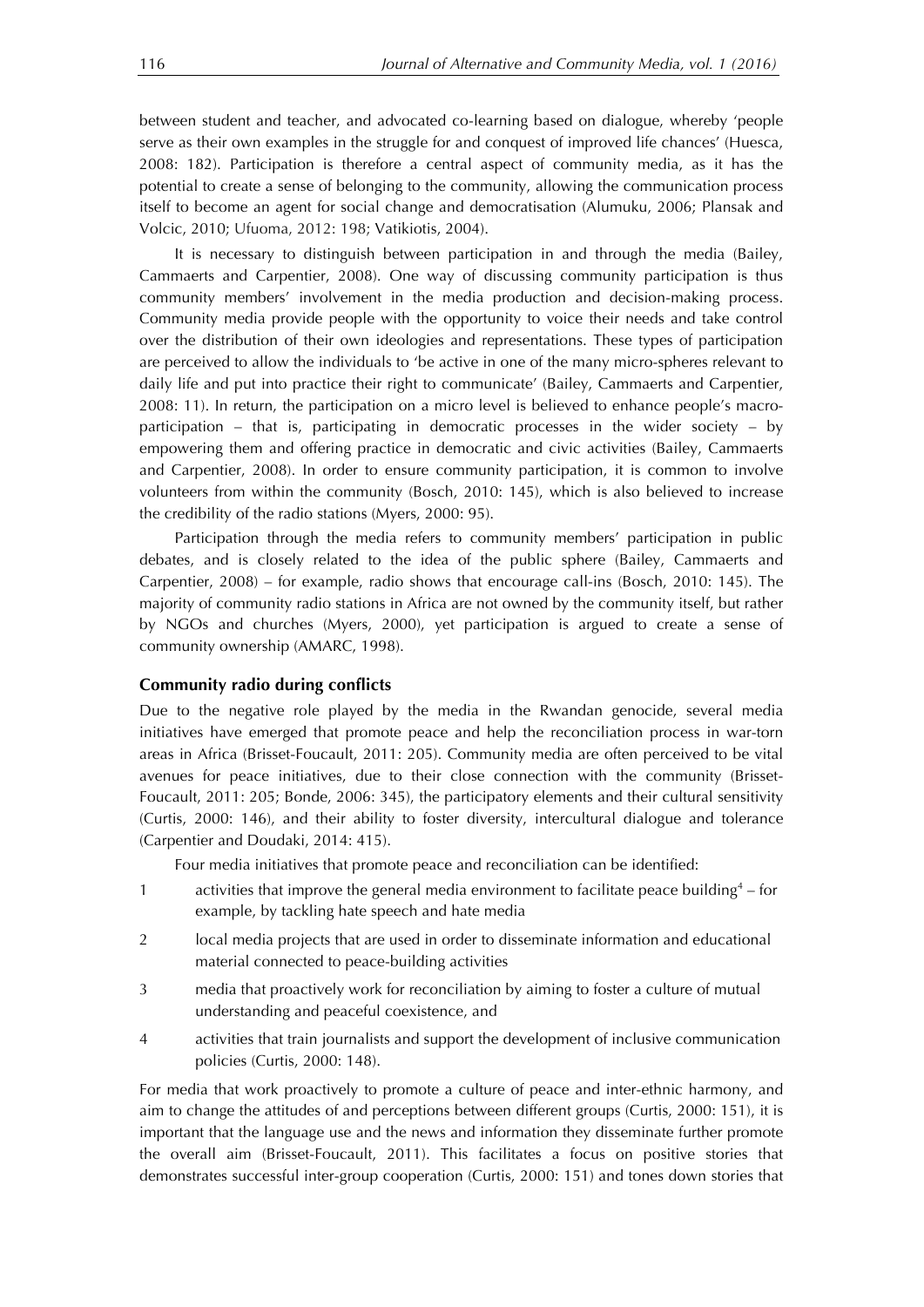display animosity between different groups (Adam and Holguin, 2003: 4; Brisset-Foucault, 2011). The danger with these practices is that such media can easily be criticised for being biased and non-reliable (Curtis, 2000: 150). Some would also argue that it is beyond the task and capability of media to promote peace, yet one way to increase the potential success is to establish partnerships with experts in conflict resolution and NGOs that work for a similar cause (Adam and Holguin, 2003: 8). Moreover, community and peace media are often described as 'non-political'. This is connected to the negative definition of politics promoted by development agencies in order to favour development that is argued to be more 'useful' and relevant to poor people. The widespread negative perception of party politics in developing countries reinforces this thinking, and so does the overall aim to make reconciliation processes stretch beyond political affiliations (Brisset-Foucault, 2011: 216).

The 'non-political' character of community and peace media could be connected to the overall discussions about how liberal democracy is becoming increasingly 'non-political'. Mouffe (2005: 9), for example, criticises the liberal consensus model for trying to conceal conflicting interests in present-day societies. The politics of consensus suggests that collective identities in terms of we/they no longer exist, and that those who oppose this consensus are fundamentalists or traditionalists. Moreover, by linking politics to morality and exchanging the right and left parameters of the old adversarial politics with right and wrong, the adversaries are turned into enemies who should be excluded from the democratic debate. One example of how this practice is articulated is the 'war on terror' (Mouffe, 2005: 48ff). Rodríguez (2011), on the other hand, stresses that the strength of community media lies in their ability to reflect the everyday life of the community rather than focusing on the conflict (Rodríguez, 2011: 241) and that they can transform collective imaginaries by providing alternative stories, images and visions of 'who we are' that help the community to cope and heal when continuously being affected by conflict (Rodríguez, 2011: 75).

## **Methodology**

This study is based on ethnographic research conducted between 2007 and 2013. Ethnographic approaches, including semi-structured interviews, have been used by Rodríguez (2011) to understand how community media work in order to facilitate reconciliation. It is a methodological perspective that is useful when seeking knowledge about humans and social groups in the context in which they live or work (Öhlander, 1999) – in this case, how community radio practitioners are working in times of heightened tension. Semi-structured interviews generate in-depth knowledge and allow interviewees to express their viewpoints, feelings and experiences in their own words and influence the direction of the interview (Kvale, 1997). Observations generate insights into people's daily routines that can be difficult to articulate during interviews (Öhlander, 1999; Spradley, 1979). By combining these methods, it is possible to compare what people say and what they in fact do, and thus attain a greater and more nuanced understanding of the work carried out by community radio practitioners to create unity within the community.

The majority of the data was collected between 2007 and 2010, and this dataset was enhanced with additional interviews and observations conducted between January and March 2013, in connection with the election. Between 2007 and 2010, several months were spent at the respective community radio stations, and participatory observations and semi-structured interviews were conducted to better understand how the community radio stations work in and with the community to advocate change and promote development. This article, however, is more concerned with their efforts to promote peaceful coexistence in the ethnically diverse slums. The idea to explore the stations' work during the election and how stations tried to unite their respective community when tensions are high, came out of the original 2007–10 data, as it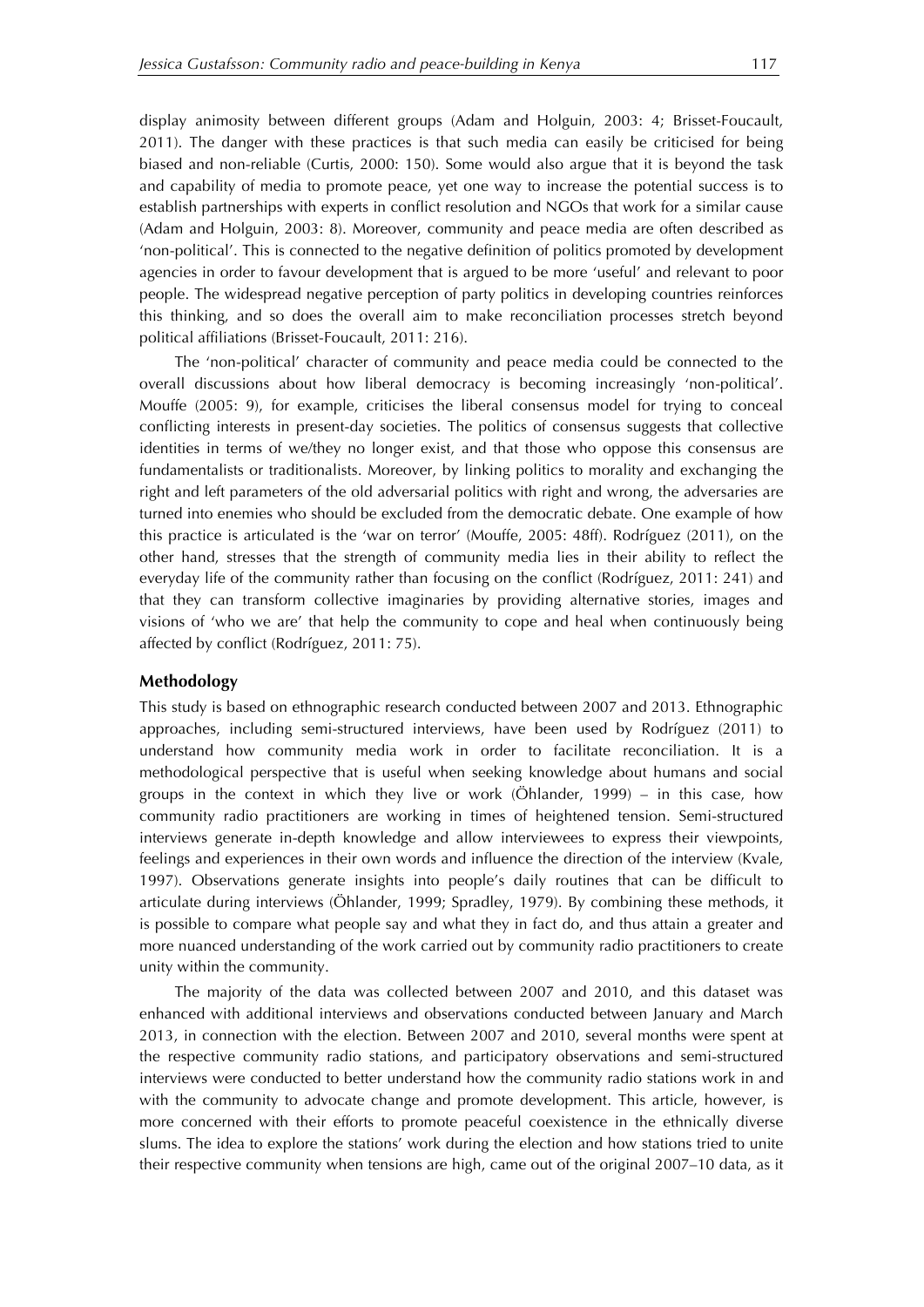became apparent that one of the radio stations' greatest contributions to the community was to try to promote belonging and an identity that transcended ethnical identities (Gustafsson 2012, 2013). The rather small follow-up study in 2013 should be evaluated in the light of the deep understanding of the work of radio stations gathered throughout the years.

The interview transcripts have been structured thematically, and the themes that are relevant to the questions that this article seeks to address have been analysed systematically. The names of the interviewees have been changed in order to better protect their identity. The quotes in the analysis are selected as they illustrate different aspects of the themes, together demonstrating the complexity of the subject discussed.

The two community radio stations on which this article focuses are Koch FM and Pamoja FM, both operating from slums in Nairobi, Kenya. Koch FM, a local youth initiative, started broadcasting in 2006 in Korogocho, Nairobi's fourth largest slum, with approximately 150,000 residents. With some help from a Norwegian friend, a home-built transmitter and a shipping container to house the studio, they started broadcasting illegally on a 'free' frequency. Since Koch FM was the first community radio station to operate from a slum in East Africa, its setup was featured on prime-time news on Kenyan television, which consequently led to a visit from the Ministry of Information and Communication. Due to lack of permit, the station was closed down. For six months, Koch FM, supported by the mainstream media and Kenya Community Media Network (KCOMNET), struggled with the authorities until it received the documents needed to operate legally. This opened up the possibility of other slums starting their own radio stations, and in 2007 Pamoja FM (Kibera) and Ghetto FM (Majengo) took to the airwaves. Ghetto FM was off air in 2013, so this article focuses on the two community radio stations that were broadcasting in the slums of Nairobi at the time.

Koch FM and Pamoja FM broadcast in Kiswahili, East Africa's lingua franca, and use 'edutainment' as they aim to entertain while educating their communities on human rights, health and environmental issues. They were not begun primarily as peace projects; however, both Korogocho and Kibera are ethnically diverse and were badly affected by the PEV (Lafargue and Katumanga, 2008: 14).

## **Analysis of findings: The work of community radio during elections**

This analysis aims to shed light on the work carried out by Koch FM and Pamoja FM carried out as a response to the violence in 2007–08 and in connection to the general election in 2013, and is organised under the following themes: the experience of the post-election violence; civic education; peace-building on and off air; preventing hate speech; and handling rumours.

## *The experience of the post-election violence*

When the 2007 general election took place and turned into what is now commonly referred to as the post-election violence (PEV), Koch FM and Pamoja FM had existed for less than a year. Despite the fact that Kenya has a history of ethnic tensions during elections, no one seemed to be fully prepared or to know how to handle the situation. At this time, insecurity in Korogocho and Kibera was very high, and some members of the staff could not even come to work. One of the staff members who managed to work throughout the tension described it as the 'worst part of my career' but 'the best I could have done for my community, Kibera'. When violence broke out, the community radio stations' main objective shifted to fighting the tribalism that was tearing their community apart. The radio became a tool to encourage peaceful coexistence, and one way of doing this was to set an example to the community, both on and off air:

*Abraham, news journalist, Pamoja FM:* We had a Kikuyu presenter and a Luo who was the news editor. We put a Kikuyu and a Luo together and they were like discussing and addressing the people …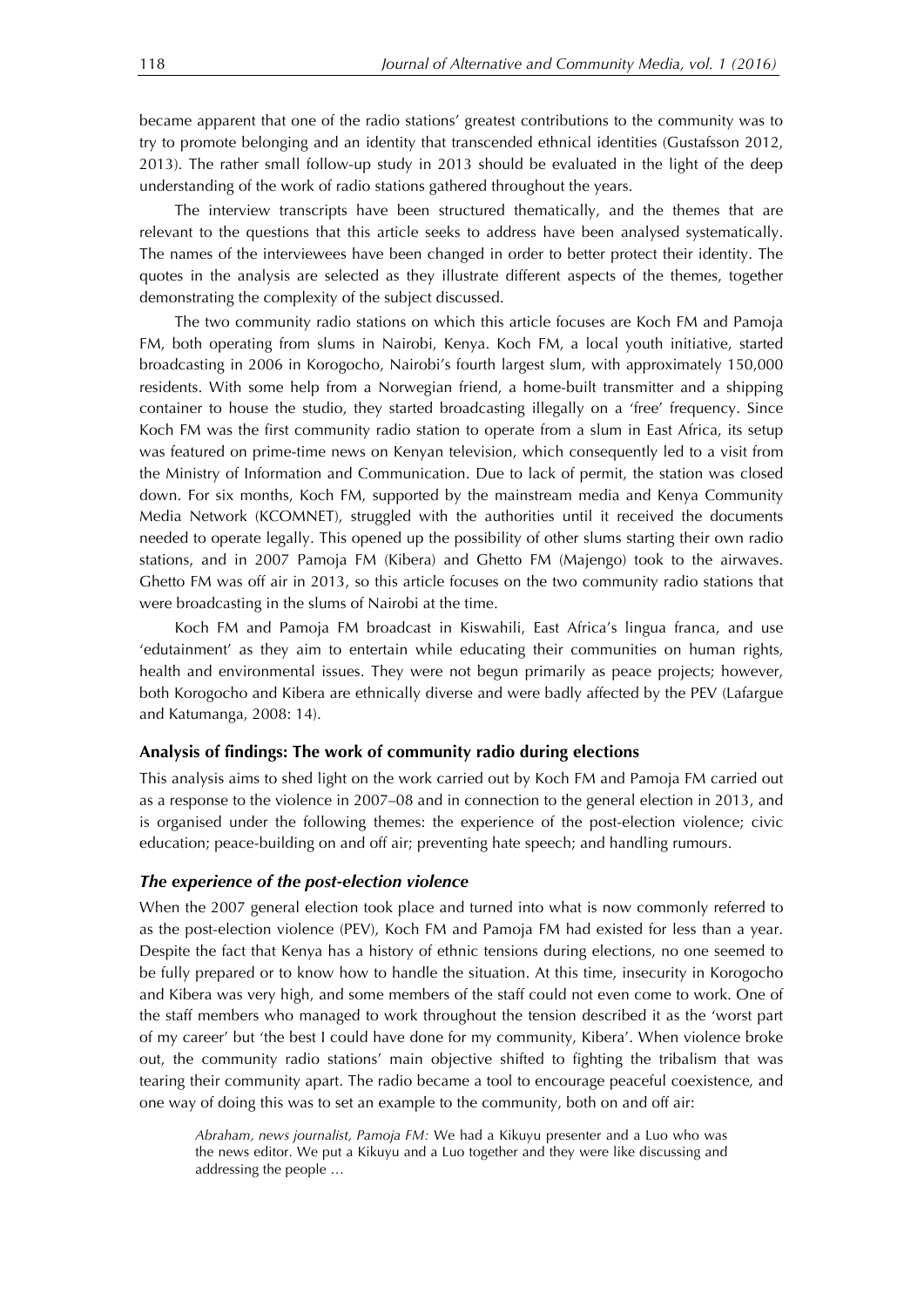*Kennedy, radio worker, Koch FM:* That time we made some jingles to promote peace. We also made some jingles about members of the community talking about peace. It is not about who won: we have been living here in harmony, so why fight today? To a point even where some of us went to the battlefield not fighting but asking why are you fighting? We were trying to bring peace.

In the slums of Nairobi, it was mainly the Luo and the Kikuyu communities that were fighting each other. They supported the two rivalry presidential candidates, and when the election result was disputed with neither of the two candidates admitting defeat, these two ethnic communities squared off against each other, despite the fact that they had been living as neighbours for years. In this context, the radio stations talked straight to the affected ethnic communities and reminded their listeners that the Luos and the Kikuyus could coexist and intermingle. Pamoja FM demonstrated that these two different ethnic communities worked together at the radio station. By doing this, the radio station not only set a positive example, but was also able to reach out to its respective ethnic communities. Similarly, Koch FM used its position within the community to advocate for peace. The station utilised ordinary community members as voices of peace. This action stressed that peace was for the common good – regardless of ethnicity. The radio staff also physically promoted peace by confronting those who were fighting, and questioned their motives, which indicates the position Koch FM had within the community. Koch FM not only promoted peace during this turbulent time, but also initiated and organised help for the victims:

*Ben, radio presenter, Koch FM:* We talked to the community and said we have some people who have been displaced, they need food and clothes and any well-wisher can bring anything for these people. I can tell you the community really responded because the whole of our reception was full of food and clothing to give the people who were camping here.

Organising relief for those community members who had lost their homes encouraged the community to come together and participate in this joint action. The radio station thereby managed to strengthen the feeling of togetherness and this signalled that Korogocho did not need help from the outside – despite the fact that it was being torn apart by tensions and violence, the community could help the victims and fellow community members. In this sense, the reconciliation process started when the community took responsibility for helping the victims of the crisis. Another important step in this process was to use the radio as an avenue for reconciliation. Both Koch FM and Pamoja FM facilitated a space where the communities could deal with their experience, and where community members from the different ethnic groups could use the radio station to apologise to those affected and to come to a mutual understanding. When the community radio workers were asked when they started preparing for the 2013 election, many of them said that that the preparation started as soon as the violence ended in 2008.

Despite the fact that these community radio stations did their outmost to intervene and stop the violence in 2007–08, and that the BBC World Service report suggests Kenya would have benefited by having more community radio stations at the time (Abdi and Deane, 2008), the community media practitioners are self-critical when looking back on their work:

*Alex, radio presenter, Pamoja FM:* For sure we managed to quell down the violence but then in general it got many journalists unaware, not knowing what kind of reports they had to give.

*Eric, radio presenter, Koch FM:* Actually it was really new in 2007 – many people didn't know what to do and as I told you in 2007, many people were too unaware, many people didn't prepare for this, even me personally I didn't know what hate speech was because I was just still a young guy from school.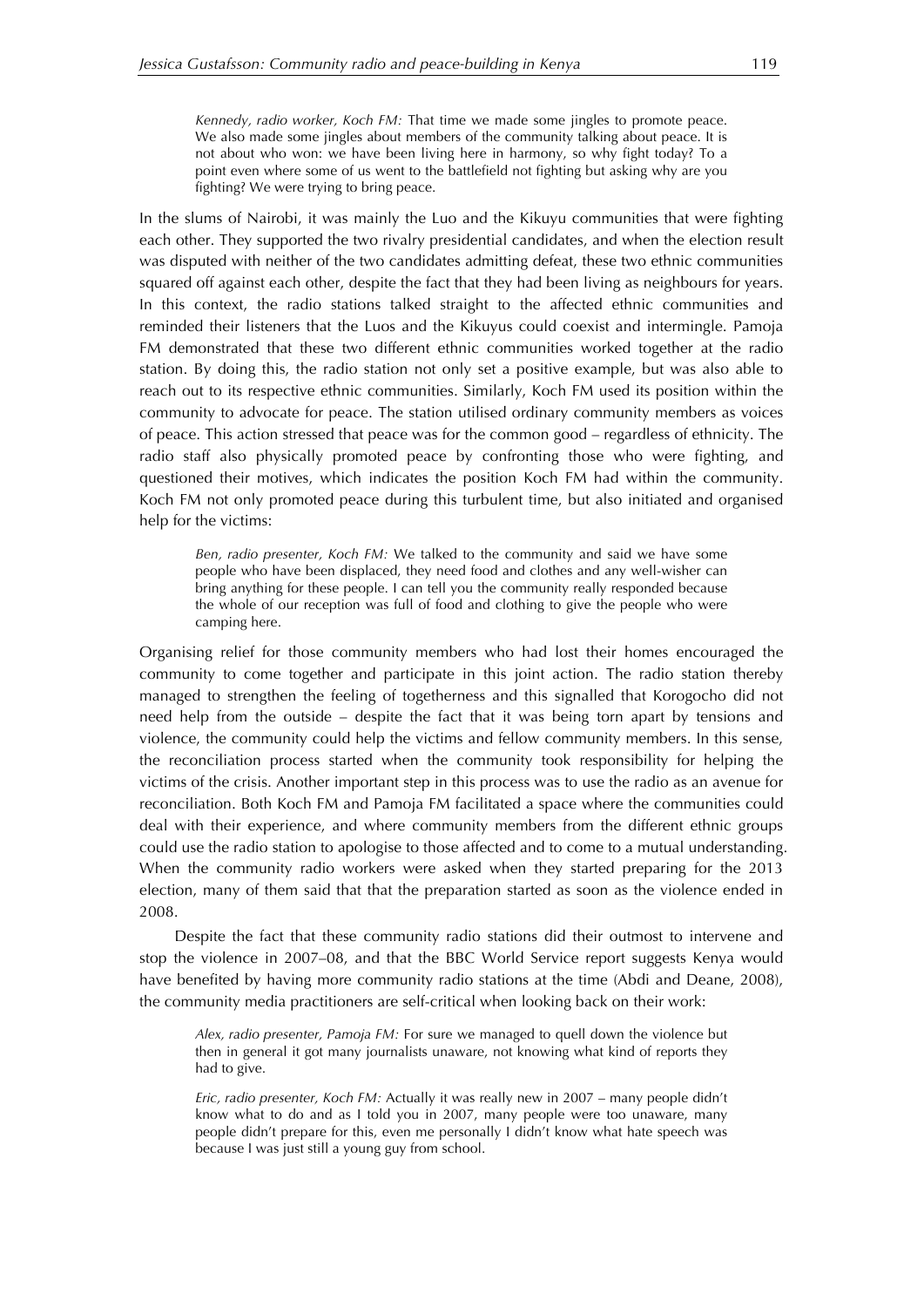Many of the journalists working for the community radio stations lack formal education in journalism, and this was particularly the case when it came to reporting conflict. They did not have sufficient training to fall back on or to guide them in their work. Instead, they had to follow common sense and be guided by the overall aim of the stations to serve the community. Since their inception (before the 2007–08 PEV), the content of community radio stations in the slums of Nairobi has been ethnically sensitive and has encouraged peaceful coexistence, and posited that listeners should perceive themselves as Kenyans rather than identifying along ethnic lines (Gustafsson, 2012, 2013). Nonetheless, it is possible that the radio stations were taken off guard by the magnitude of the violence.

# *Civic education*

One major role for these community radio stations during elections is to engage in civic education. In 2013, this was more important than ever, since the new constitution had introduced three new positions to elect. Therefore, it was imperative that people knew the differences between these positions. The independent Election and Boundaries Commission (IEBC) provided all Kenyan media with information kits and then each media house decided how to use them. At Pamoja FM, it was decided to devote a week to each position. As the following quote illustrates, interaction and participation were central to the process:

*Alex, Pamoja FM:* First of all let me start whereby you are in a class as a teacher you are teaching and you don't see anybody wanting to ask any question, you may even doubt 'Did they get what I said?' I mean have they perceived, did they not get anything … you don't actually know whether they have got it or they have not. That is one. Number two if you have a class that is much participation, if some students participate it encourages others to participate and its is through participating that you can get to understand exactly what you need to do, through the discussion. Somebody said iron sharpens another iron.

In this context, participation and interaction played several roles. First, they became a way for the presenter and experts in the studio to get an idea about whether or not their message was being received and understood. Second, by articulating a question and directing it to those in the studio, the audience took a big step in the learning process, by identifying what they did not understand and then receiving an answer to that specific question. Third, other members of the audience might also benefit from the answer and be encouraged to articulate and post their own questions. Apart from shedding light on the new positions, these discussions were also concerned with subject-matter such as the importance of rejecting ethnic voting and vote buying.

Koch FM invited guests to the studio who explained and discussed the different positions on air together with the audience. Moreover, the radio station also conducted civic education on the ground, through its community outreach department, which normally works with the community to raise awareness about constituency development funds and local governance. The radio station partnered with different stakeholders on the ground and held civic education forums in the community. Community members were encouraged to share thoughts and experiences, and post questions about the upcoming election, and experts in the field assisted the process so that the community would understand the election process. This is an example of how Koch FM used its status within the community to engage in community work off air and of how these discussions could later feed into the discussions on air, enabling the two to reinforce each other*.*

#### *Peace-building on and off air*

According to the community radio practitioners, their most crucial function during election times is to 'preach peace' within the community. For this purpose, some programming focused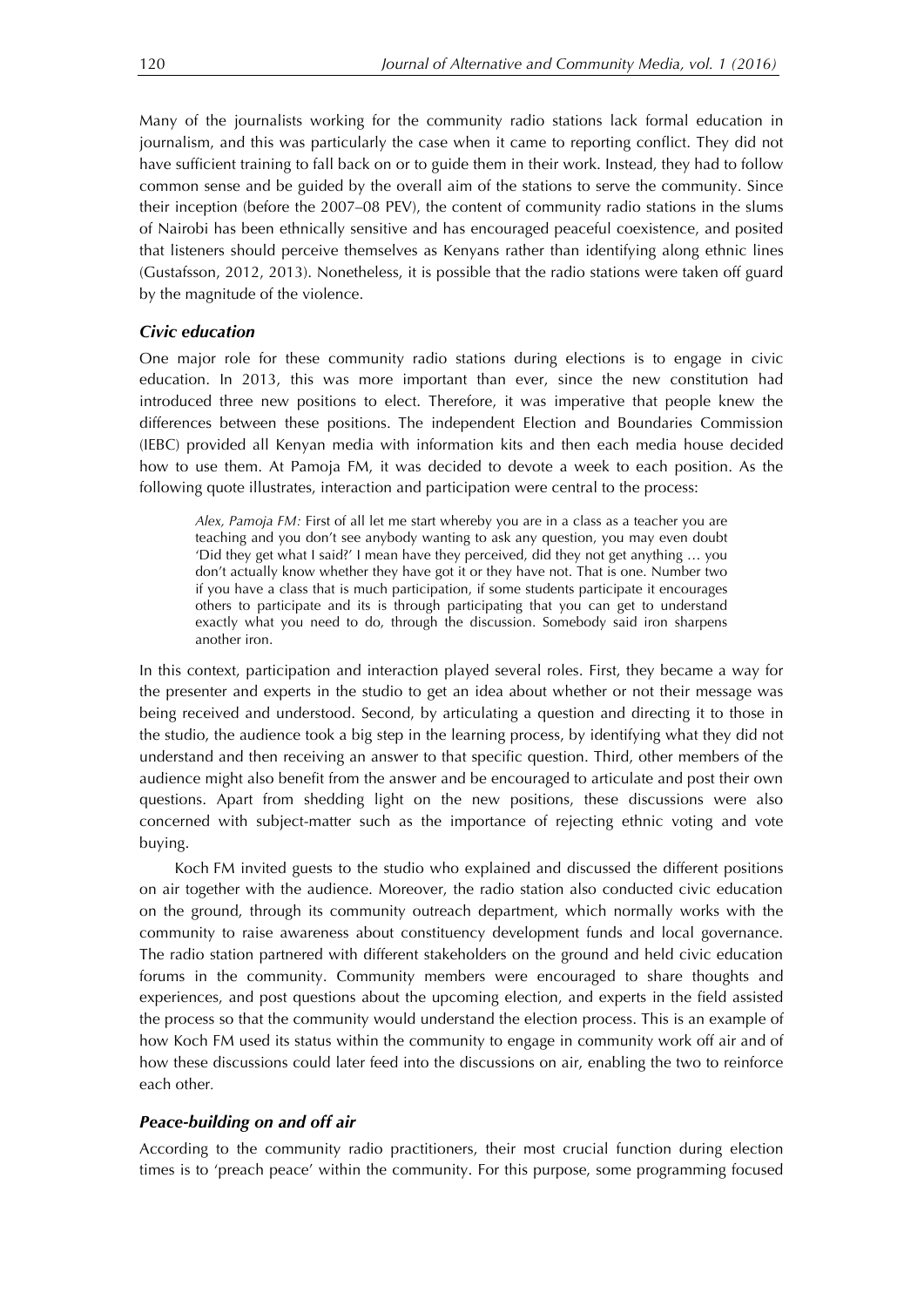purely on discussing peace and the importance of coexisting. All programs at both Koch FM and Pamoja FM had to include at least some time dedicated to peace. Even the news bulletins at the radio stations ended with a message reminding the listeners to embrace peace. Koch FM also encouraged the community to participate:

*Rose, news journalist, Koch FM:* We are requesting all the presenters in every show there is three minutes you dedicate to reading peace messages, and peace quotes. We have been running peace quotes competitions in some of the programs where some would send peace quotes and whoever has the best peace quote is given something.

Organising a peace competition stimulates participation, as the community members themselves are encouraged to formulate their own peace messages based on their individual experience. Together, these individually composed messages become an impressive collection of expressions of community spirit and togetherness. In addition to airing peace messages, the stations invited and gave airtime to local NGOs involved in different peace initiatives. Opening up the studio to different groups – be they church leaders or NGO representatives – is a strategy to reach as many people as possible within the community and to increase the potential success of assuring peace by accessing expertise that the radio presenters may lack (Adam and Holguin, 2003: 8).

The cooperation with different local stakeholders was not restricted to the studio. Both Koch FM and Pamoja FM collaborated as organisations off air. Since the PEV in 2007–08, Pamoja FM has partnered with local organisations to regularly organise football tournaments for the youth in the community in order to promote harmony between different ethnicities in Kibera. To create a platform where young people from different ethnic groups can come together and play football is a simple way to allow these groups to meet under friendly conditions, and thereby strengthen a sense of a common identity and togetherness. Koch FM organised the peace event 'Linda Amani' in collaboration with the National Council of Churches of Kenya and Norwegian Church Aid. The event showcased local talent, which strengthened the sense of belonging by making people feel proud of where they came from, and therefore perhaps making it less likely for the community to be torn apart by violence. In addition, by partnering with local celebrities such as artists and organising sporting tournaments, the stations reached the most vulnerable and crucial segment of the audience: the youth. It often is this cohort that is involved in violence in connection with the elections, primarily as a result of manipulation by politicians (Adar, 2000; Njogu, 2011: xi).

Another way to minimise manipulation from politicians is to target them directly. Koch FM organised a public event where local politicians were urged to sign an agreement to maintain the peace. The event stressed that keeping peace was in everyone's interest, and used politicians as role models. Moreover, it potentially made it harder for these same politicians to mobilise the youth for violent purposes.

#### *Preventing hate speech*

Media – especially vernacular media – were accused of inflaming tensions after the disputed election in December 2007, through the use of hate speech and incitements (Abdi and Deane, 2008). Hate speech is illegal in Kenya, and is perceived as dangerous – especially during elections, as it can spark underlying ethnic tensions (iHUb research, 2013). Before the 2013 election, all media houses were sensitised about the use of hate speech and the government came out firmly stating that it would prosecute people who engaged in hate speech. As a consequence, Koch FM did a feature on hate speech in order to gain a better overview of the situation in Korogocho:

*Rose, news journalist, Koch FM:* I did a feature concerning hate speech and that feature, what came out with that feature is that though youth are saying that hate speech is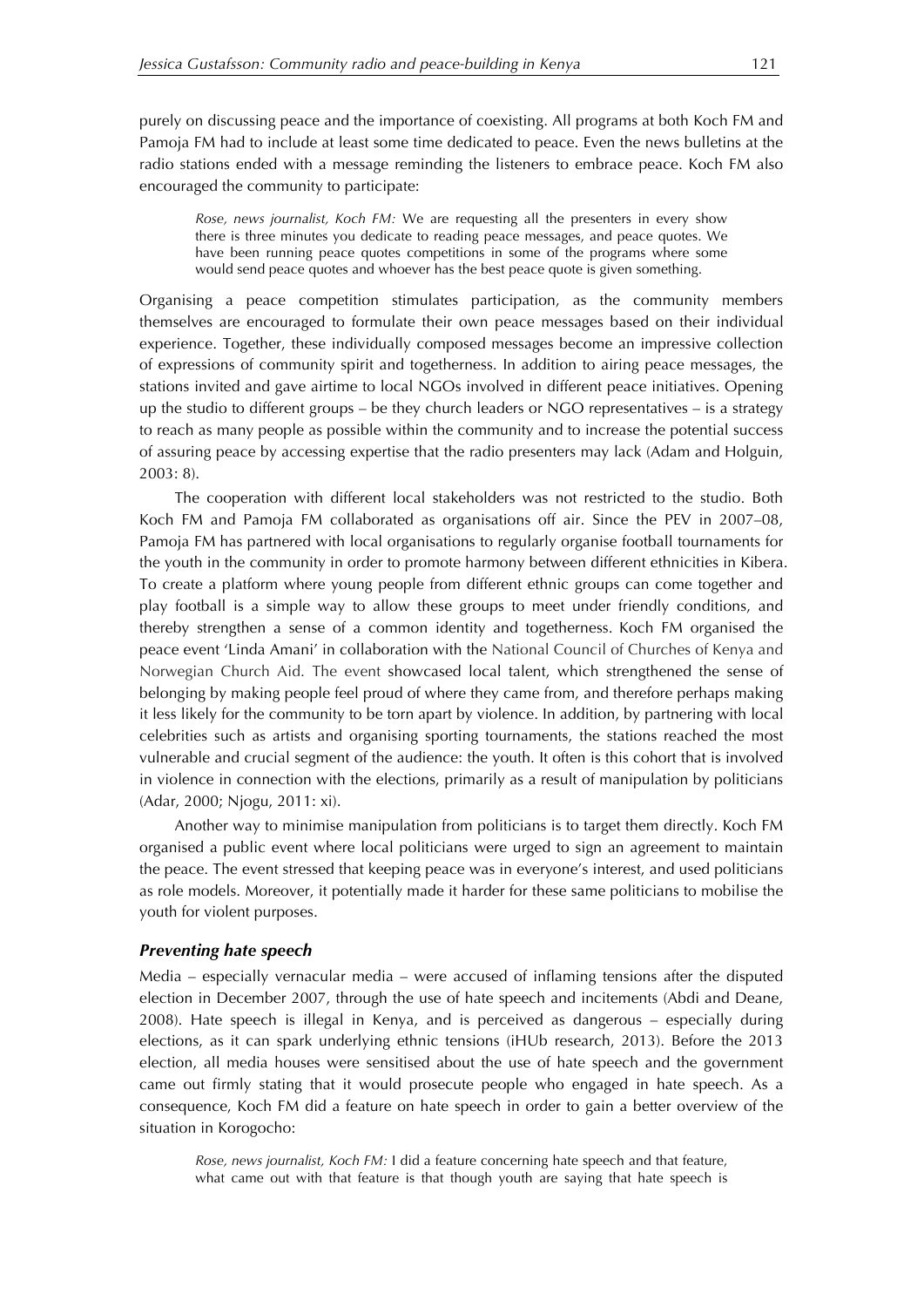evident in Korogocho … To them they feel like a local citizen cannot be sued, it's only a politician that can be sued and maybe the media personalities and stuff like that.

Given that many in Korogocho seemed to be unaware of the laws regulating hate speech, Koch FM invited Millie Odongo, the Vice Chair of the National Cohesion and Integration Commission, to the studio to discuss the issue with the community live on air. Members of the community were allowed to post questions and share their experiences, and Millie Odongo made it clear that anyone could be liable and sued for hate speech. The stations have also developed strategies to minimise the risk of airing hateful messages from the audience while live on air:

*Eric, radio presenter, Koch FM:* So when someone just calls me and talks nonsense I would remind him on air, when I was starting the show I said if you think you have a negative attitude you can keep it to yourself. So I dedicated the whole of five years to positive thinking, to positive participation.

*Alex, radio presenter, Pamoja FM:* You choose a topic but you narrow it down to specifically what you want to achieve … If we open wide, because we don't have delay effect machine in the studio, then you may end up now doing something which is not good for the society.

If the two strategies described above failed, the only remaining option was to cut the call, and when discussions were getting heated, the radio stations encouraged listeners to send SMS messages rather than phone in to the studio so that the presenters could select which messages were suitable to read live on air. In other words, the evidence from the data suggests community radio stations were using three different but similar strategies to minimise hate speech and hateful statements. First, they encouraged 'positive participation'; second, they chose and therefore controlled and limited the subject-matter; and finally, they regulated who and what was allowed to be expressed.

It is clear that caution was exercised, with the community's best interests in mind. At the end of the day, the community radio stations are there to serve the community (Bailey, Cammaerts and Carpentier, 2008: 7). Participation is believed to be positive, as it allows the community members to participate in discussions that concern them and that include issues of peace (Curtis, 2000). However, it is clear that in order for the participation to be perceived as useful, the discussions needed to be positive and seen to benefit the community. Negative statements that might stir up tension within the community were not accepted. Consequently, some opinions, and therefore some individuals, were not included in unity of the community, as these individuals and their opinions were perceived to be threats to unity.

Media organisations that proactively promote peace tend to downgrade stories and discussions that reveal animosity between different groups in favour of positive stories (Adam and Holguin, 2003; Brisset-Foucault, 2011). However, the fact that people feel animosity towards other ethnic groups will not disappear just because their voices are discouraged from participating. Ethnic tensions exist in Kenya based on historical injustices connected to land, power and wealth (Lafargue and Katumanga, 2008), and they are therefore the outcome of political decisions. Moreover, sometimes it is hard to distinguish between political speech and hate speech (Benesch, 2012), especially in a country where politics and ethnicity are connected so closely. It is therefore a risk that, by trying to avoid airing hate speech and negative comments, the community radio stations also end up avoiding political discussions. We might also consider, however, that since tribalism in Kenya is such a deep-rooted problem, in order for it to be solved, public discussions of the issues such as land are not enough; they have to be addressed politically. It is important to underline that the community radio stations proactively work to combat tribalism – for example, by fostering identities that transcend ethnic belonging (Gustafsson, 2012) and scrutinising politicians. A few weeks prior to the election, when tensions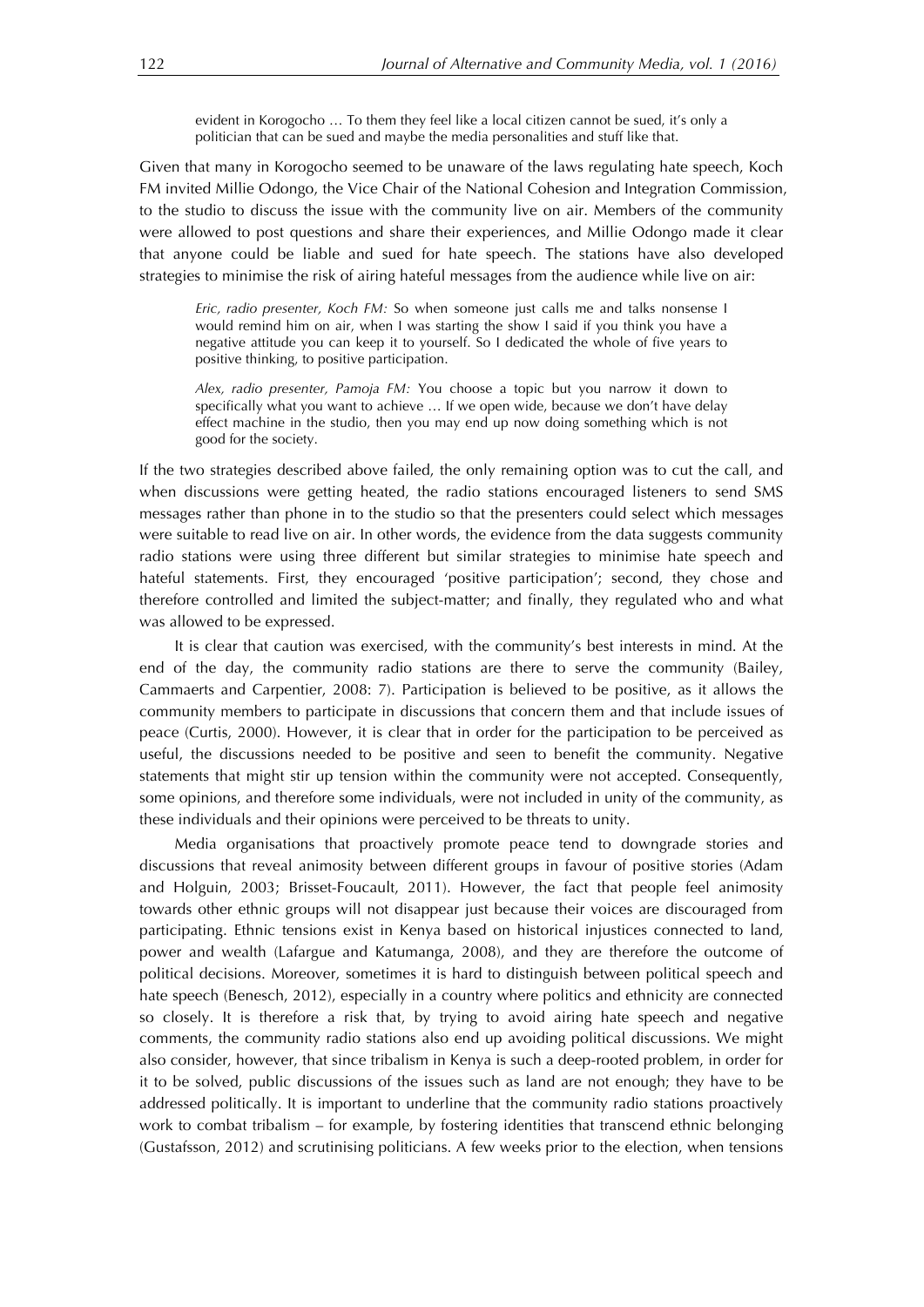were high and the situation was sensitive, their focus was to preach peace to minimise the risk of ethnic clashes.

## *Handling rumours*

During elections, it is common for rumours and misinformation to circulate; these can intensify tensions between groups. Prior to the 2013 election, Koch FM organised regular peace forums with the local youth to obtain information about what was happening on the ground. Through these meetings, the staff were able to identify early rumours and misinformation circulating in the community. If it was clearly a mere rumour, it would be denied on air. Yet sometimes it was important to consult other people in the community to confirm the information first. If the rumours had any substance, the station involved the local police to investigate the case. Another strategy was inviting experts to the studio to address the rumour's underlying subject-matter:

*Rose, news journalist, Koch FM:* A caller called and told us there are some politicians that are dishing out a lot of money and they are having midnight meetings where there is no press. And in those meeting there are chances that he might incite some of the youth … First we took it off air because we don't want to name the caller because it's someone from the ground, then later on we had different stakeholders and we even had some guest from Kituo Cha Sheria – it is a non-governmental organisation of lawyers – to come to talk to the people [on air] about what IEBC are saying concerning politicians and giving money and having meetings of inciting people. So just letting people know this is wrong, this is right.

It is a known fact that politicians in Kenya often pay youth not only to vote for them, but to support them during their rallies, influence other youth, intimidate opponents and, in the worst cases, act as catalysts for violence against opponents and their supporters (Adar, 2000: 105). Vote buying, which is a form of clientelism, is also common in Kenya (Kramon, 2009; Onoma, 2008). To distribute t-shirts, food and money or other gifts is a major campaign tool, especially during the last week before the election (Kramon, 2009: 3). In Kenya, the practice is referred to as *kitu kidogo*, meaning petty bribe (Adar, 2000: 105). Poor individuals are more likely to be approached by politicians and the less education a person has, the greater the risk that the bribes will influence how they vote (Kramon, 2009). It was therefore important that the community radio stations in the slums discussed these practices and condemned them, as these practices represent significant threats to democratic development.

*George, news journalist, Pamoja FM:* In that scenario if it's in a particular village we will get that village elder or the local chief who will come on air and address that particular issue on air like through an interview, and people call in and share but we don't just like do it like as it is happening because at that time we don't spark more speculation and say 'in Laini Saba people are fighting about these issues'.

The narrative suggests that Pamoja FM was very careful when reporting on tension in the community and did not report it as news, but more as a topic to be discussed, involving both the village elder and community members. Yet some issues were too sensitive to report. Before the election in 2013, people in both Korogocho and Kibera moved due to fear of a repeat of the PEV, yet the radio stations chose not to report this since it was believed that it would increase tensions. Instead, they focused on preaching their message of peace and reminding the community that, while ordinary community members were fighting and killing each other in 2007–08, the politicians were safe and unaffected. In other words, they downplayed stories displaying tensions in favour of stories and discussions that could enhance the community spirit and sense of unity (Adam and Holguin, 2003; Brisset-Foucault, 2011; Curtis, 2000).

## **Conclusion**

According to the radio stations, the two most important tasks during elections are civic education and discouraging tensions and violence. In that sense, the work carried out by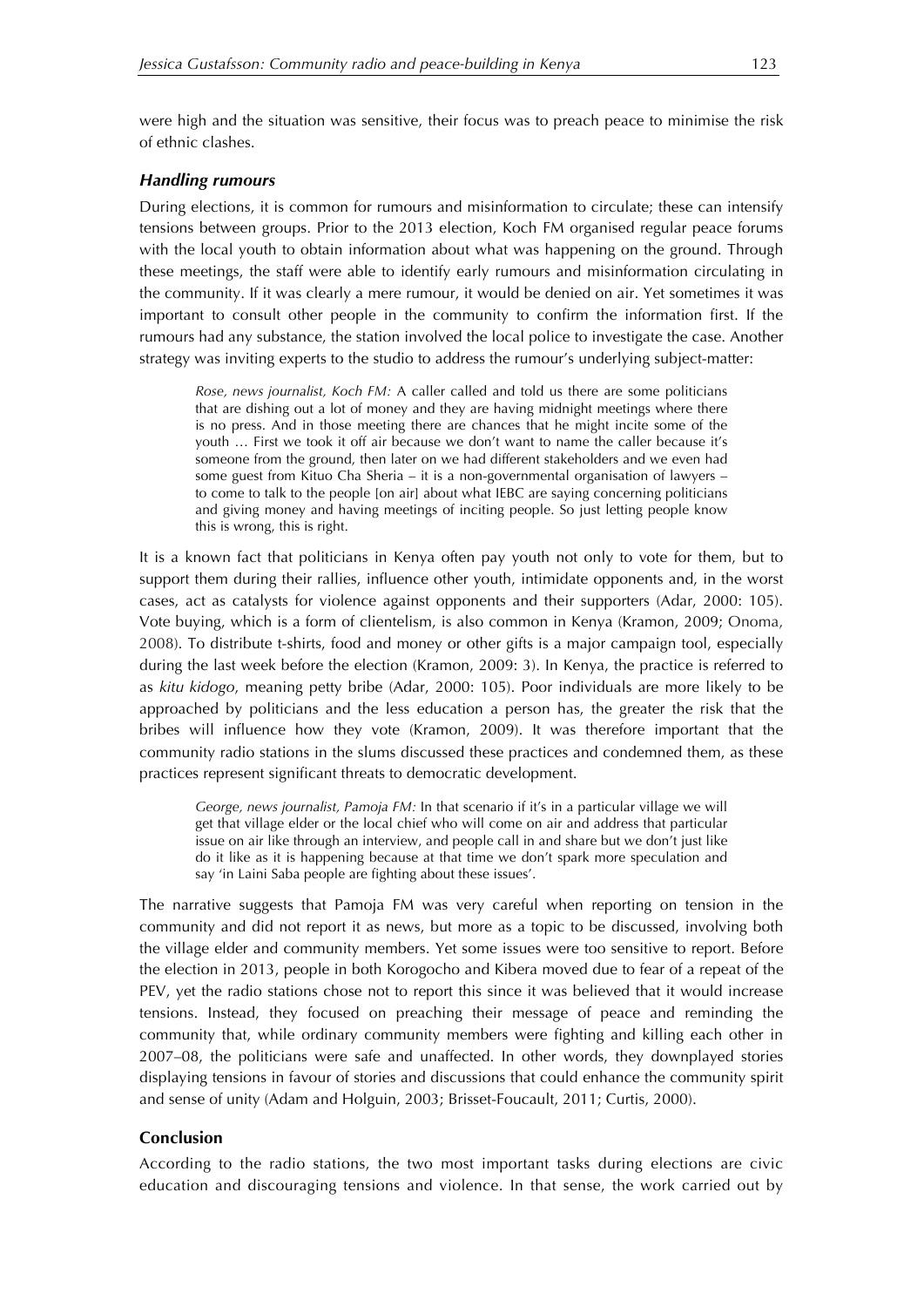the community radio stations during the 2013 election did not differ much from their ordinary work – indeed, it could be argued that it simply intensified (Gustafsson, 2012). Indeed, arguably the radio stations would not have been able to carry out the work they did during both the 2007–08 unrest and the 2013 elections without continuously working in and with the community. It is their consistency in serving the community that makes them respected and accepted as the voice of their community. Prior to the 2013 general election, the radio stations' presence in the community increased, as did collaboration with other actors within the community. The cooperation has symbolic value, as it demonstrates that different groups within the community can join hands for a common cause. Adam and Holguin (2003) argue media that promote peace are more likely to succeed when they collaborate with experts in the field of peace and reconciliation.

The increased cooperation was also reflected inside the studio, as the number of guests during the election period increased. In the studio, the journalists and presenters used their position as role models within the community to discuss the importance of selecting good leaders and embracing peace, whether or not a preferred candidate won. The stations also organised and participated in different forums. Through these, the stations created an opportunity to interact with different groups, potentially reaching a wider and more varied audience. This also strengthened the interaction between the stations and the community members, allowing people who would not normally phone in to the studio to have a voice and to air their views, questions and concerns. Moreover, these forums were unique occasions for the radio stations to scan the atmosphere on the ground and be informed about increased tensions.

Participation is considered crucial to community radio, as it democratises the communication process, allowing different voices to be heard, and also strengthens a sense of community ownership (Alumuku, 2006: 39; Bailey, Cammaerts and Carpentier, 2008: 11). At both Koch FM and Pamoja FM, the majority of the volunteers come from within the local slums, and ordinary community members are able to participate both off air, as mentioned above, and on air, as the presenters encourage the community to take part in the on-air discussions by posting questions to invited guests, participating in discussions – for example on how to maintain peace – and compete in competitions by submitting peace messages and quotes.

The participation fulfilled several purposes. During the PEV, community participation was perceived to have a healing effect and played a crucial role in the reconciliation process that worked to reunite the community. Koch FM organised relief to those community members who had lost their homes by urging community members to donate food and clothes. Later, the radio stations became important arenas where the experience of this horrific event could be shared and discussed, and involved parties could apologise to each other; this helped to strengthen mutual understanding and recognition. Alumuku (2006: 39) stresses that participation can lay the foundation for collective action. When community members join with the stations to collect clothes to help the victims of the PEV, and together put pressure on local politicians to sign contracts promising to maintain peace, it is not only a symbol of togetherness but also the outcome of joint action.

As Freire's work suggests (Huesca, 2008), participation is an essential part of learning – something the community radio practitioners expressed in relation to civic education. In order for listeners to fully grasp the election process, it is not enough to just listen; rather, it is by formulating their own questions and sharing their own experience that the invited experts' knowledge becomes meaningful to them. However, participation can also be perceived as a threat. Hate speech and incitements to violence aired on radio contributed to the chaos in 2007–08 (Abdi and Deane, 2008). The community radio stations were therefore cautious in 2013, and urged listeners to only participate positively – in other words, not to share negative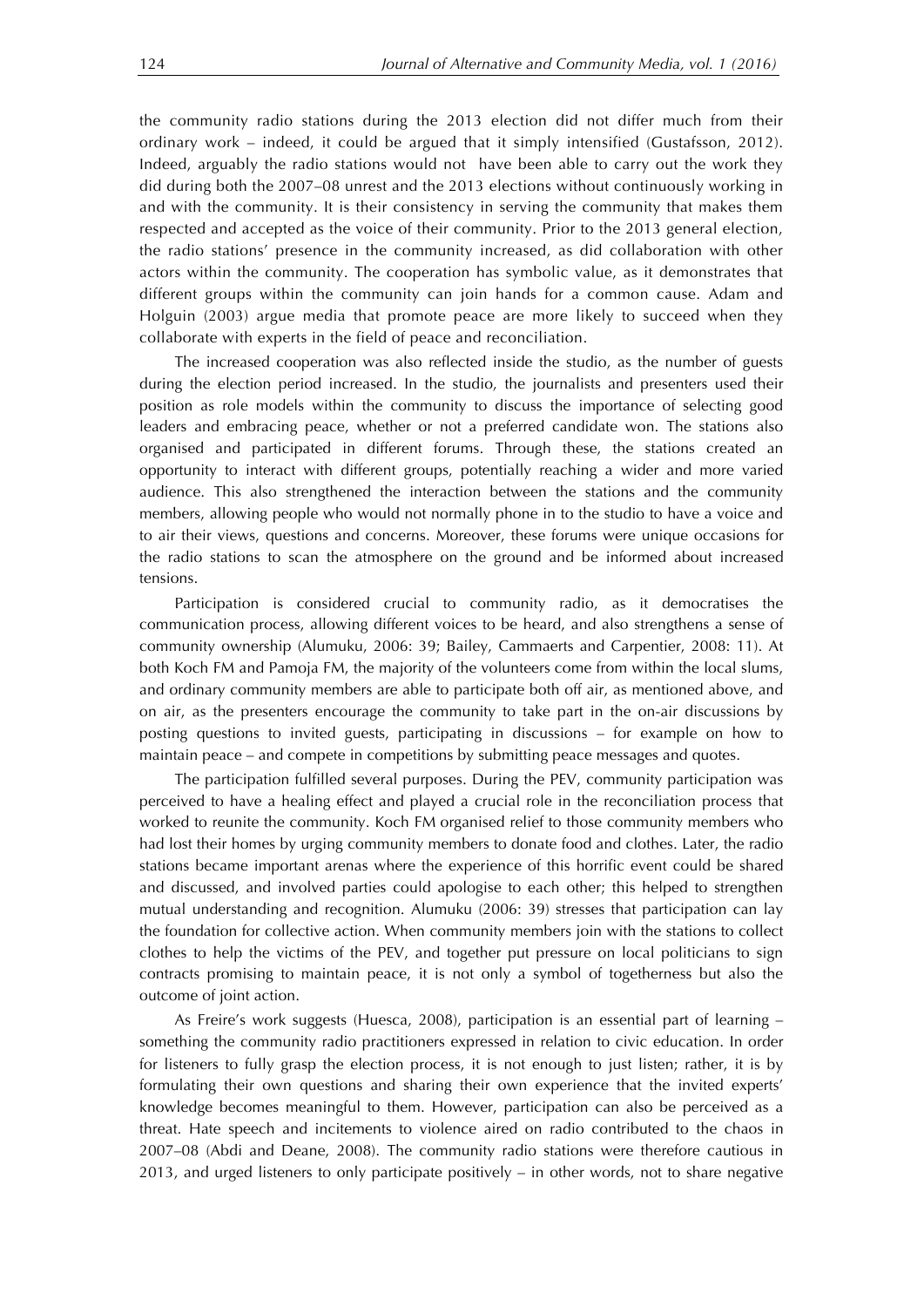statements or thoughts. The radio stations developed strategies to avoid these kinds of negative statements and when someone expressed negative thoughts live on air, the stations cut the call. This is a form of censorship, even though the decisions were taken with the communities' best interests at heart, as no one would benefit from a repeat of the PEV.

On the other hand, in the quest to minimise the spread of hateful thoughts, there is a risk that political discussions were avoided. Banning hateful messages does not equate with restricting critic and negative opinions, yet it is obvious that the community radio stations preferred positive stories and comments from the audience. Curtis (2000) argues that this is a common trait among media that advocate peace. This is further reflected by the practice of preaching peace and the verb 'preach', both of which sound fairly non-dialogic and are thus not compatible with the participatory ideal of community radio. The data collected for this research, however, demonstrates that the practice did in fact include participatory elements. More problematic is the insinuation that the concept of peace takes on a sacred aura, and therefore becomes unquestionable. Anyone or anything that might challenge this is therefore perceived as a threat, and those voices are consequently muted.

The ethnic clashes that Kenya has experienced since the introduction of multi-party politics are rooted in historical injustices over power and resources (Lafargue and Katumanga, 2008), and the risk when one puts peace above everything else is that these issues are not addressed. In other words, the community radio stations risk failing to address the real political issues of injustice for the sake of preaching peace, and consequently become 'non-political' (Brisset-Foucault, 2011), which reflects the liberal consensus model that aims to conceal conflicting interests in society and labels all challengers as enemies who should be excluded from the public debate (Mouffe, 2005).

Since its inception, community radio in the slums of Nairobi has worked consistently to create harmony within the communities and combat 'tribalism'. The difference between 2007– 08 and 2013 is that in 2007–08 the stations reacted and in 2013 they worked in a more 'preventative' manner, more aware and careful due to experience. The election in 2013 was not followed by violence; however, ethnic tensions and land disputes still remain, and so does the work of the community radio stations. Reflecting on how community media can simultaneously promote peaceful coexistence and discuss the underlying problems, such as inequalities, is therefore a task to be addressed by future research as well as the community radio stations themselves.

## **Notes**

- <sup>1</sup> All survey respondents were given a unique number to protect their identity, and all statements have been taken from the survey verbatim.
- <sup>2</sup> Vernacular radio stations target different ethnic communities by broadcasting in vernacular languages and playing music that comes from within that ethnic community to promote and strengthen that specific culture.
- $3$  Unity is here referred to as community identity, the formation of a 'we' that transcends inter-ethnic animosity.
- <sup>4</sup> Peace-building refers to a broad range of activities and programs that aim to strengthen the prospects of peace and decrease the likelihood of violent conflict in society.

## **References**

- Abdi J and Deane J (2008). *The Kenyan 2007 Elections and Their Aftermath: The Role of Media and Communication.* London: BBC World Service Trust.
- Adam G and Holguin L (2003). The media's role in peace-building: asset or liability? Paper presented at Our Media 3 Conference, Barranquilla, Colombia.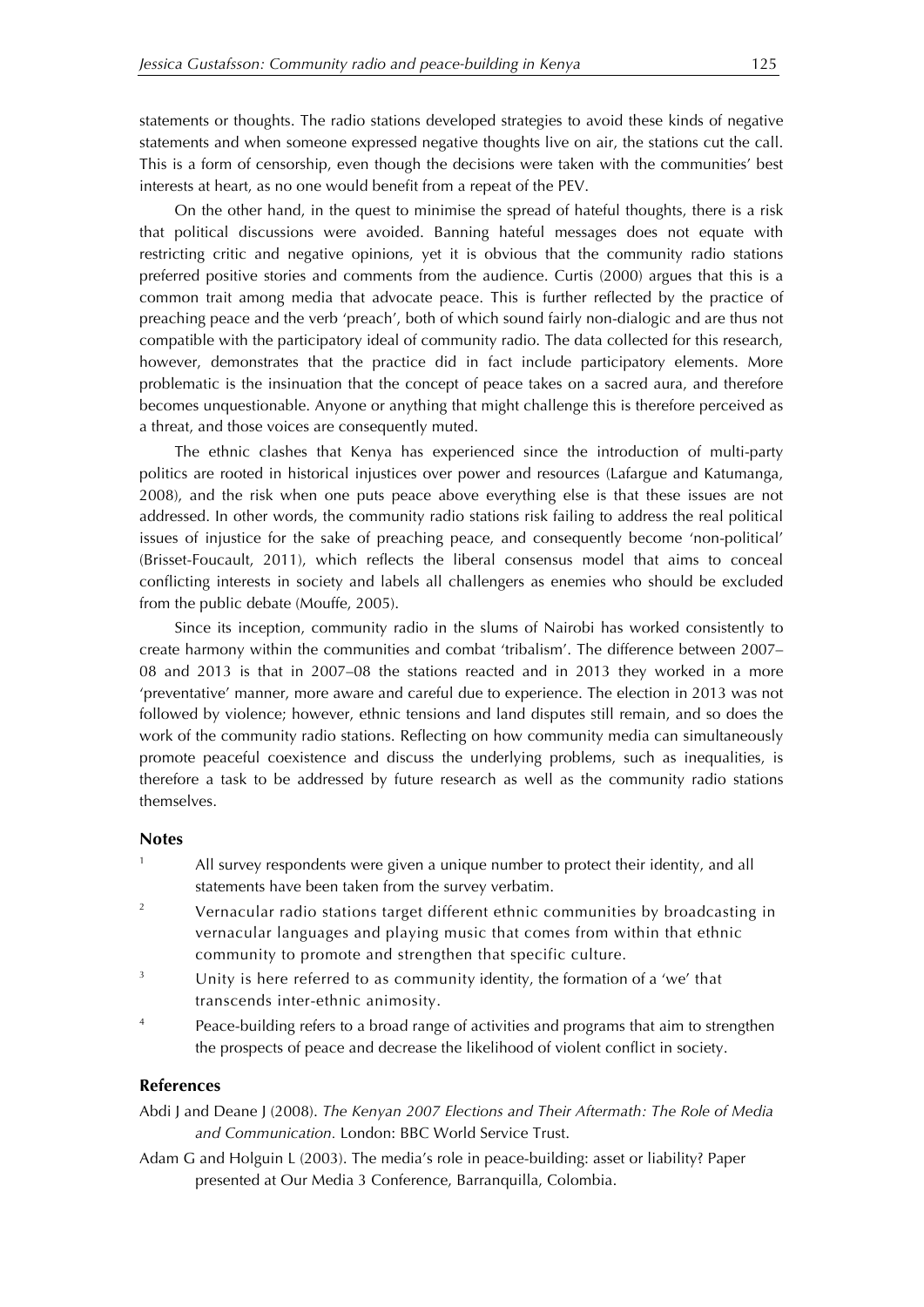- Adar KG (2000). Assessing democratisation trends in Kenya: A post-mortem of the Moi regime. *Commonwealth & Comparative Politics*, 38(3): 103–130.
- Alumuku P (2006). *Community Radio for Development: The World and Africa.* Nairobi: Paulines Publication Africa.
- AMARC (1998). *What is Community Radio? A Resource Guide.* Johannesburg: AMARC Africa, Panos Southern Africa.
- APHRC [African Population and Health Research Center] 2014. *Population and Health Dynamics in Nairobi's Informal Settlements: Report of the Nairobi Cross-sectional Slums Survey (NCSS) 2012*. Nairobi: APHRC.
- Atieno-Odhiambo ES (2002). Hegemonic enterprises and instrumentalities of survival: Ethnicity and democracy in Kenya. *African Studies*, 61(2): 223–249.
- Bailey OG, Cammaerts B and Carpentier N (2008). *Understanding Alternative Media*. Maidenhead: Open University Press.
- Benesch S (2012). Words as weapons. *World Policy Journal*, 29(7): 7–12.
- Bonde BN (2006). *Media and Communication in Conflict Prevention and Peace-building: Exploring Strategies for International and UN-led Conflict Transformation*. PhD thesis, University of Roskilde.
- Bosch T (2010). An overview of community radio fifteen years into democracy. In: Hyde-Clark N (ed.) *The Citizen in Communication: Revisiting Traditional, New and Community Media Practices in South Africa*. Claremont: Juta and Company, 139–154.
- Bratton M and Kimenyi M (2008). *Voting in Kenya: Putting Ethnicity in Perspective.* Mansfield, CT: University of Connecticut, Department of Economics Working Paper Series 2008– 2009.
- Brisset-Foucault F (2011). Peace-making, power configurations and media practices in northern Uganda: A case study of Mega FM. *Journal of African Media Studies*, 3(2): 205–225.
- Carpentier C and Doudaki V (2014). Community media for reconciliation: A Cypriot case study. *Communication, Culture & Critique*, 7: 415–434.
- Curtis DEA (2000). Broadcasting peace: An analysis of local media post-conflict peacebuilding projects in Rwanda and Bosnia. *Canadian Journal of Development Studies/Revue canadienne d'études du développement*, 21(1): 141–166.
- Downing JDH (2001). *Radical Media, Rebellious Communications and Social Movements.*  London: Sage.
- Fares J and Garcia M (2008). *Youth in Africa's Labour Market*. Washington, DC: The World Bank.
- Gustafsson J (2013). Community radio as promoters of youth culture. In: Tufte T, Wildermuth N, Hansen-Skovmoes AS and Mitullah W (eds) *Media, Empowerment and Civic Engagement Among East and Southern African Youth*. Gothenburg: Nordicom, 255–268.
- —— (2012). *Voicing the Slum: Youth, Community Media and Social Change in Nairobi*. PhD thesis, Stockholm University.
- Huesca R (2008). Tracing the history of participatory communication approaches to development: A critical appraisal. In: Servaes J (ed.) *Communication for development and social change.* New Delhi: Sage, 180–198.
- iHUb Research (2013). *Umati: Monitoring Online Dangerous Speech*. Nairobi: iHub research centre.
- Kramon E (2009). Vote buying and turnout in Kenya's 2002 elections. Paper presented to the meeting of the Working Group in African Political Economy, Nairobi.
- Kvale S (1997). *Den kvalitativa forskningsintervjun*. Lund: Studentlitteratur.